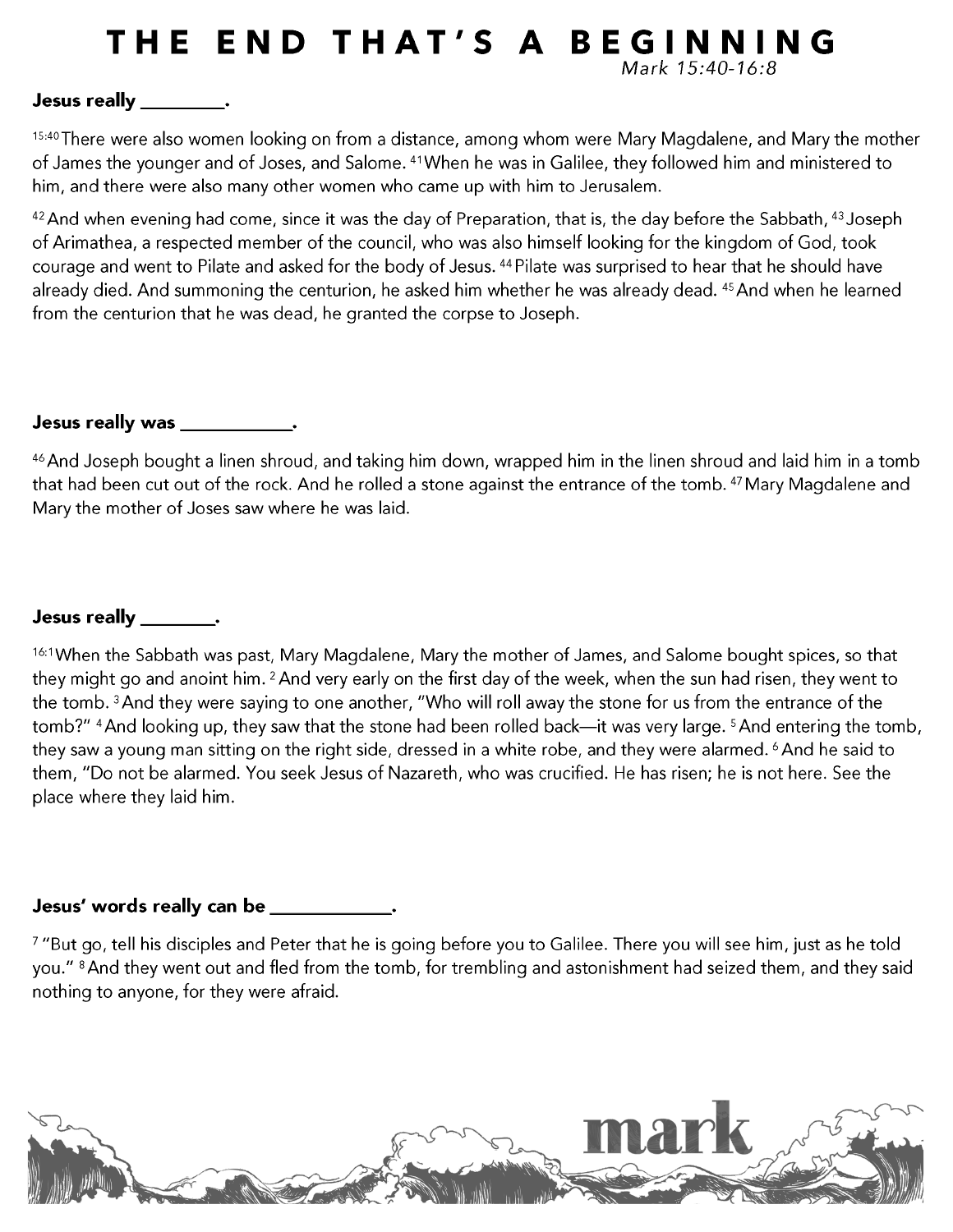

April 17, 2022

Open: Were you able to do anything the week before Easter that helped you and/or your family prepare well to celebrate Jesus' death and resurrection? Share about it with your group.

#### Read & Discuss: Mark 15:40-47

- 1. How do you imagine Jesus' followers might have felt as they watched him being crucified? Jesus had previously told his disciples that He would die and then rise again after three days (as in Mark 8:31). Given all the disciples had seen and experienced, why do you think they aren't waiting at the tomb to see Jesus rise from the dead? How do our actions (or lack thereof) demonstrate we struggle to believe similar teachings or promises of Jesus today?
- 2. According to verses 42-46, how does Joseph demonstrate that he saw Jesus as something more than a failed messiah? Why do Joseph's actions require courage, as verse 43 indicates? When has following Jesus required you to have courage?

#### Read & Discuss: Mark 16:1-8

- 3. How does Mark's focus on the women who were present at Jesus' death (Mark 15:40-41, 47) and resurrection (Mark 16:1-8) serve as meaningful to our understanding of Jesus' Gospel? What admirable (godly) character traits can you observe in these women?
- 4. Verse 3 tells us the women had no predetermined plan for gaining entrance into the tomb. How does that detail recorded by Mark serve to encourage you? Can you share about a time when God was leading you to do something where you weren't sure how it was going to work out? What happened? Are you experiencing anything like that now?
- 5. Even these three women don't seem to expect a resurrected Jesus at the tomb. Why do we as followers of Jesus often lack faith in Jesus' words? What can or should we do about that?
- Apply: As we've gone through our study of Mark's Gospel, how has your understanding of Jesus grown? How can we learn from the disciples' failure to fully believe the words of Jesus?
- Pray: Ask God to fill us with faith in Jesus. Pray for your group members by name, asking God to strengthen each person to respond in confident faith to the teachings and promises of Jesus.